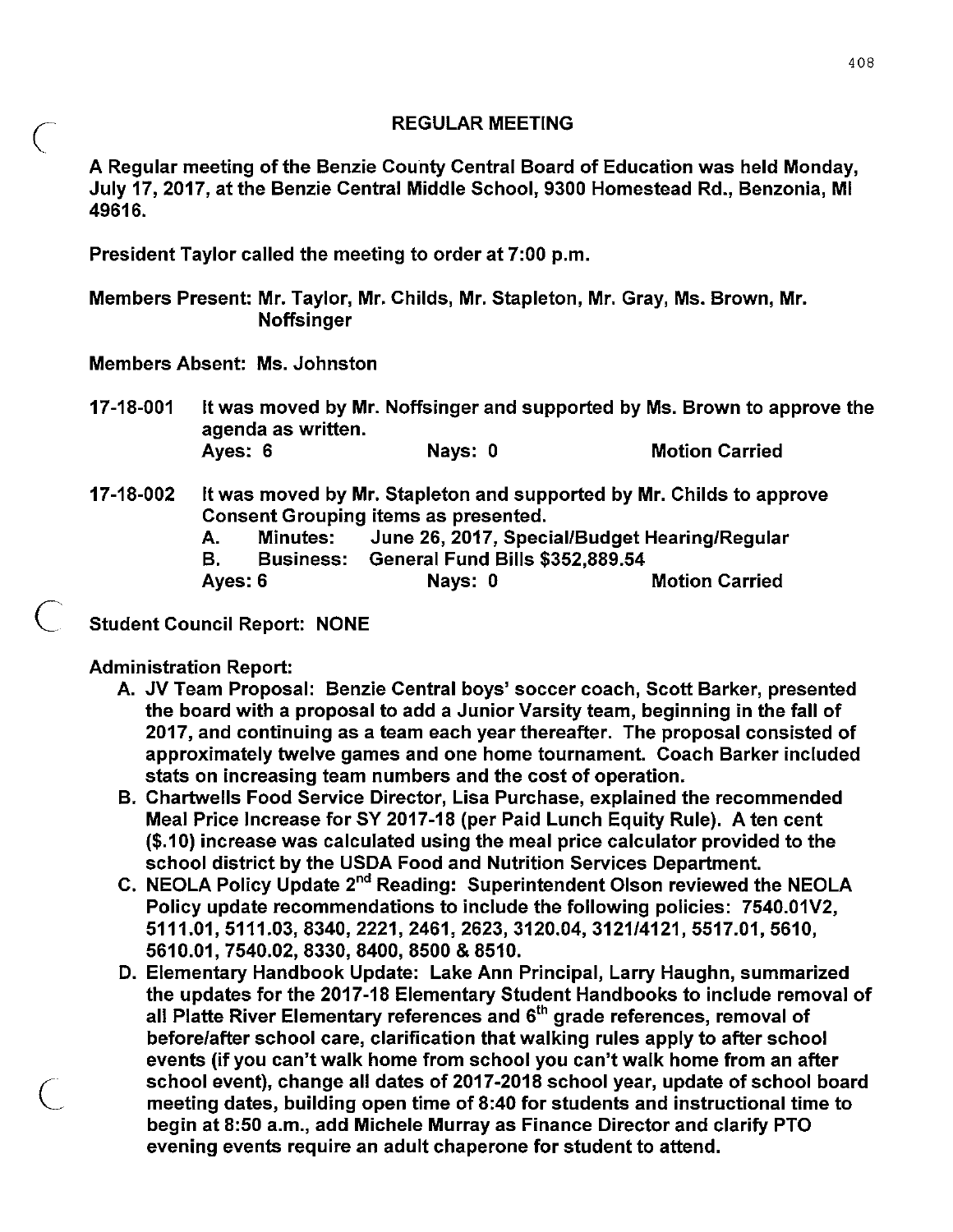| <b>Board of Education/Committee Reports: NONE</b>                                                                                                                                             |         |                                                                                                                                                                       |
|-----------------------------------------------------------------------------------------------------------------------------------------------------------------------------------------------|---------|-----------------------------------------------------------------------------------------------------------------------------------------------------------------------|
| Audience Participation (Agenda Items Only): NONE                                                                                                                                              |         |                                                                                                                                                                       |
| <b>Discussion Topics:</b><br>was time to move forward, but would occur over time, as budgets allow.                                                                                           |         | A. Mr. Olson discussed the phasing in process for the "Husky" as Benzie Central's<br>Universal Mascot, for each building within the district. Board Members agreed it |
| <b>Action Topics:</b><br>17-18-003<br>Benzie Central Schools Paid Lunch Equity for 2017-18.                                                                                                   |         | It was moved by Ms. Brown and supported by Mr. Noffsinger to approve the                                                                                              |
| Ayes: 6                                                                                                                                                                                       | Nays: 0 | <b>Motion Carried</b>                                                                                                                                                 |
| 17-18-004<br>It was moved by Mr. Noffsinger and supported by Mr. Childs to approve the<br><b>NEOLA Policy updates.</b>                                                                        |         |                                                                                                                                                                       |
| Ayes: 6                                                                                                                                                                                       | Nays: 0 | <b>Motion Carried</b>                                                                                                                                                 |
| 17-18-005<br>It was moved by Mr. Stapleton and supported by Ms. Brown to approve the<br>2017-18 Student Handbook updates.                                                                     |         |                                                                                                                                                                       |
| Ayes: 6                                                                                                                                                                                       | Nays: 0 | <b>Motion Carried</b>                                                                                                                                                 |
| 17-18-006<br>It was moved by Mr. Noffsinger and supported by Mr. Gray to approve the<br>Husky as the BCCS Mascot for all buildings.                                                           |         |                                                                                                                                                                       |
| Ayes: 6                                                                                                                                                                                       | Nays: 0 | <b>Motion Carried</b>                                                                                                                                                 |
| 17-18-007<br>It was moved by Ms. Brown and supported by Mr. Stapleton to approve the<br>2017-2018 Secretarial Master Agreement.                                                               |         |                                                                                                                                                                       |
| Ayes: 6                                                                                                                                                                                       | Nays: 0 | <b>Motion Carried</b>                                                                                                                                                 |
| It was moved by Mr. Childs and supported by Mr. Noffsinger to approve the<br>17-18-008<br>2017-2020 Custodial Master Agreement.                                                               |         |                                                                                                                                                                       |
| Ayes: 6                                                                                                                                                                                       | Nays: 0 | <b>Motion Carried</b>                                                                                                                                                 |
| 17-18-009<br>the 2017-2019 Transportation Master Agreement. After board discussion, the motion<br>was amended to table the original motion pending ratification by transportation.<br>Ayes: 6 | Nays: 0 | It was moved by Mr. Noffsinger and supported by Mr. Stapleton to approve<br><b>Motion Carried</b>                                                                     |
| 17-18-010<br>2017-2020 Teacher Master Agreement.                                                                                                                                              |         | It was moved by Ms. Brown and supported by Mr. Stapleton to approve the                                                                                               |
| Ayes: 6                                                                                                                                                                                       | Nays: 0 | <b>Motion Carried</b>                                                                                                                                                 |
| 17-18-011<br>resignation of Freshman Boys' Basketball Coach, Marvin Jones.                                                                                                                    |         | It was moved by Mr. Gray and supported by Mr. Noffsinger to accept the                                                                                                |
| Ayes: 6                                                                                                                                                                                       | Nays: 0 | <b>Motion Carried</b>                                                                                                                                                 |

409

*c* 

 $\overline{C}$ 

 $\overline{C}$